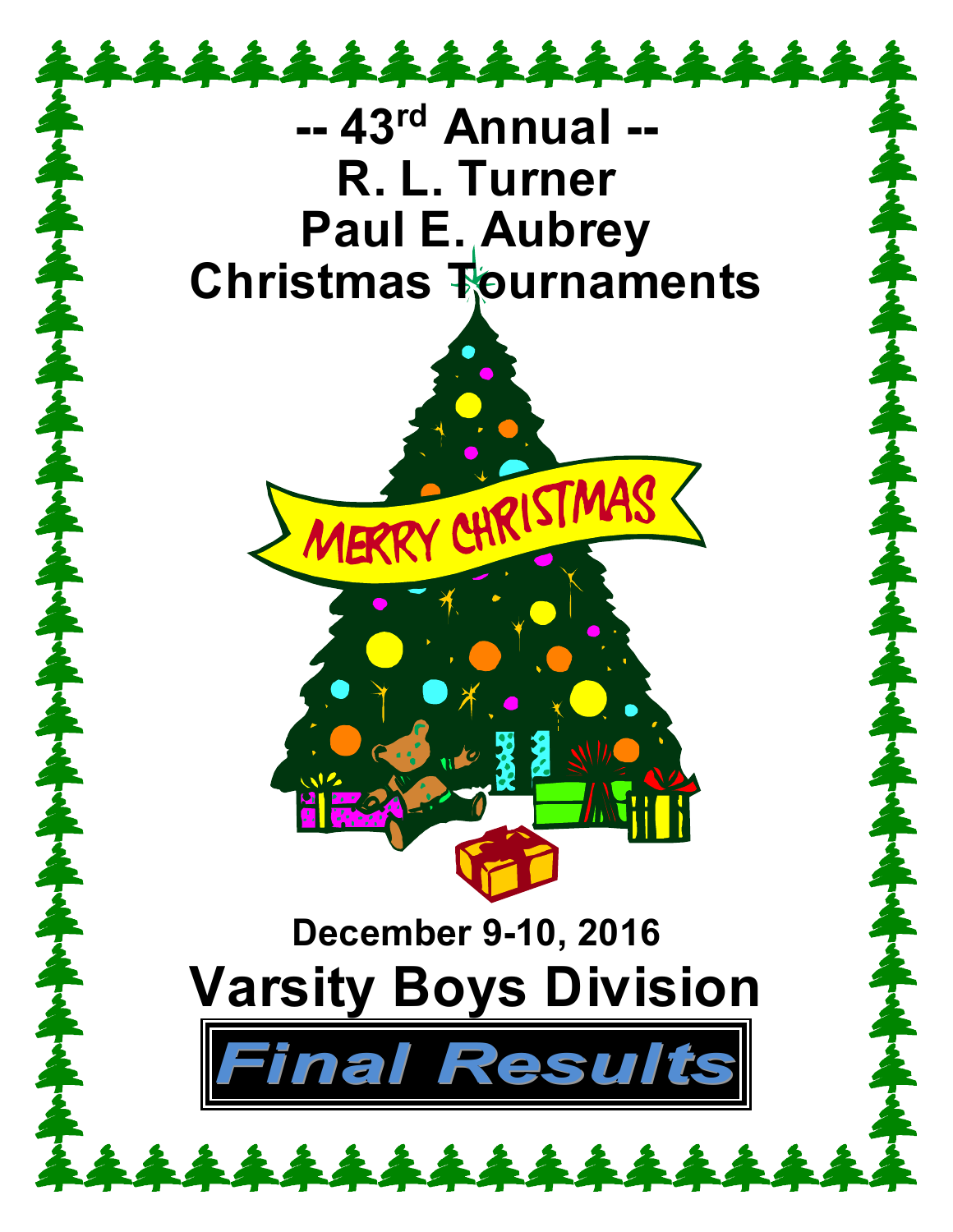

*"Most Outstanding Wrestler - Lower Weights"* **Jose Zamora 120 wt. cl. -- Arlington High School**

*"Most Outstanding Wrestler - Upper Weights"* **Matthew Thorp 285 wt. cl. – R. L. Turner High School**

*"Overall Quickest Pin"* **11 seconds 106 wt. cl. - Noah Eikenhorst - Creekview High School**

\*\*\*\*\*\*\*\*\*\*\*\*\*\*\*\*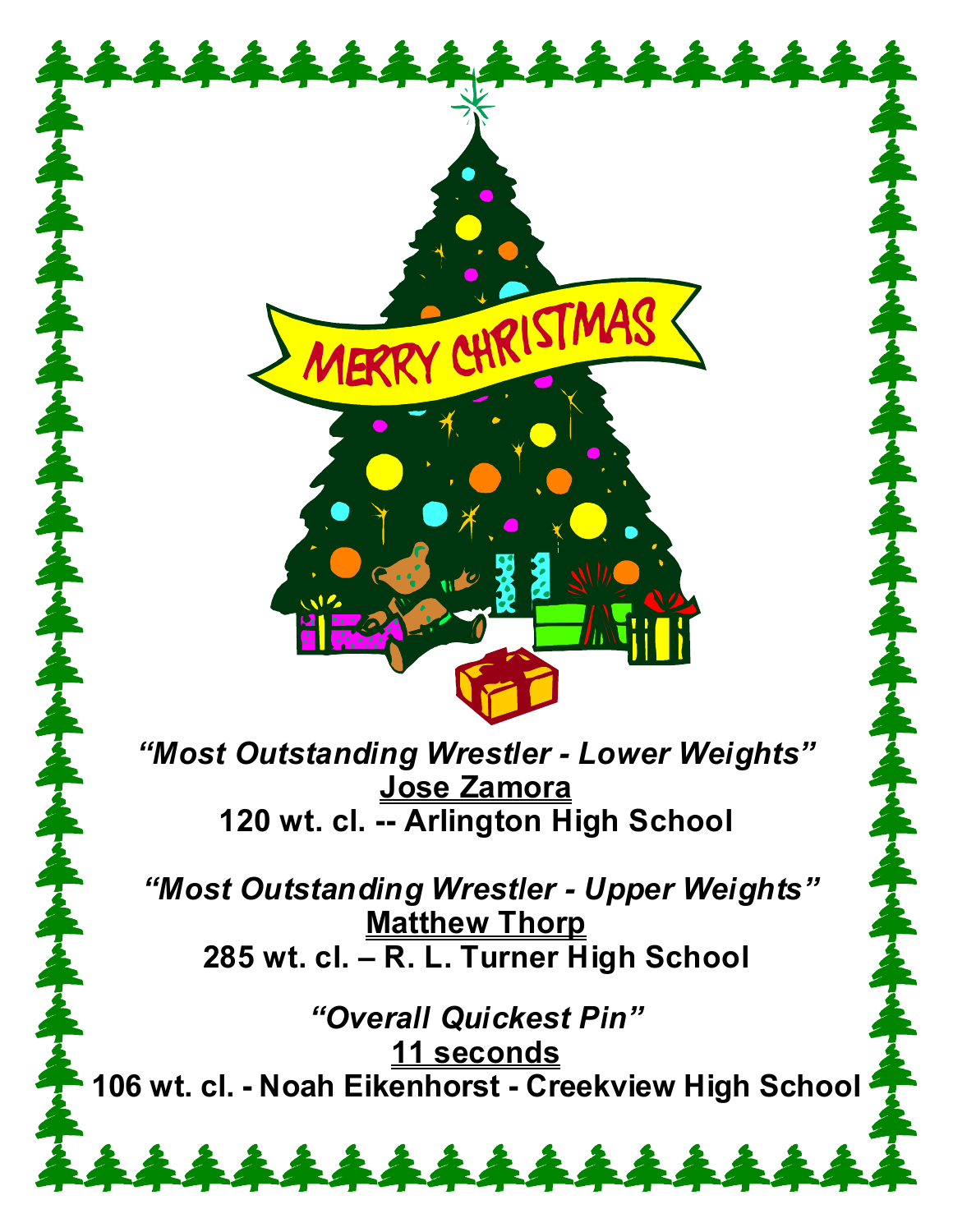| 1. Adamson  Adam                    |      |
|-------------------------------------|------|
| 2. Arlington  Arlng                 |      |
| 3. Benbrook  Benb                   |      |
| 4. Birdville  Bird                  |      |
| 5. Bishop Lynch  BL                 |      |
| 6. Bryan Adams  BA                  |      |
| 7. Carter-Riverside  C-Riv          |      |
| 8. Creekview  Creek                 |      |
| 9. Frisco Liberty  Libr             |      |
| 10. Grapevine  Grape                |      |
| 11. Hillcrest  Hill                 |      |
| 12. Irving  Irvg                    |      |
| 13. Kimball  Kimb                   |      |
| 14. MacArthur  MacA                 |      |
|                                     |      |
| 15. McKinney Christian. McCh        |      |
| 16. Newman Smith  NS                |      |
| 17. O D Wyatt  ODW                  |      |
| 18. Plano Senior  Plano             |      |
| 19. R L Turner  RLT                 |      |
| 20. Samuell  Sam                    |      |
| 21. Seagoville  Sego                |      |
| 22. Seguin<br>                      | Segn |
|                                     |      |
| 23. Skyline  Sky<br>24. Sunset  Sun |      |
| 25. W T White  WTW                  |      |

### **Adv. Pts.**

Champ  $= 2$ Cons.  $= 1$ 

### **Place Pts.**

### **Bonus Pts.**

 $Fall = 2$ Tech =  $1.5$ Major= 1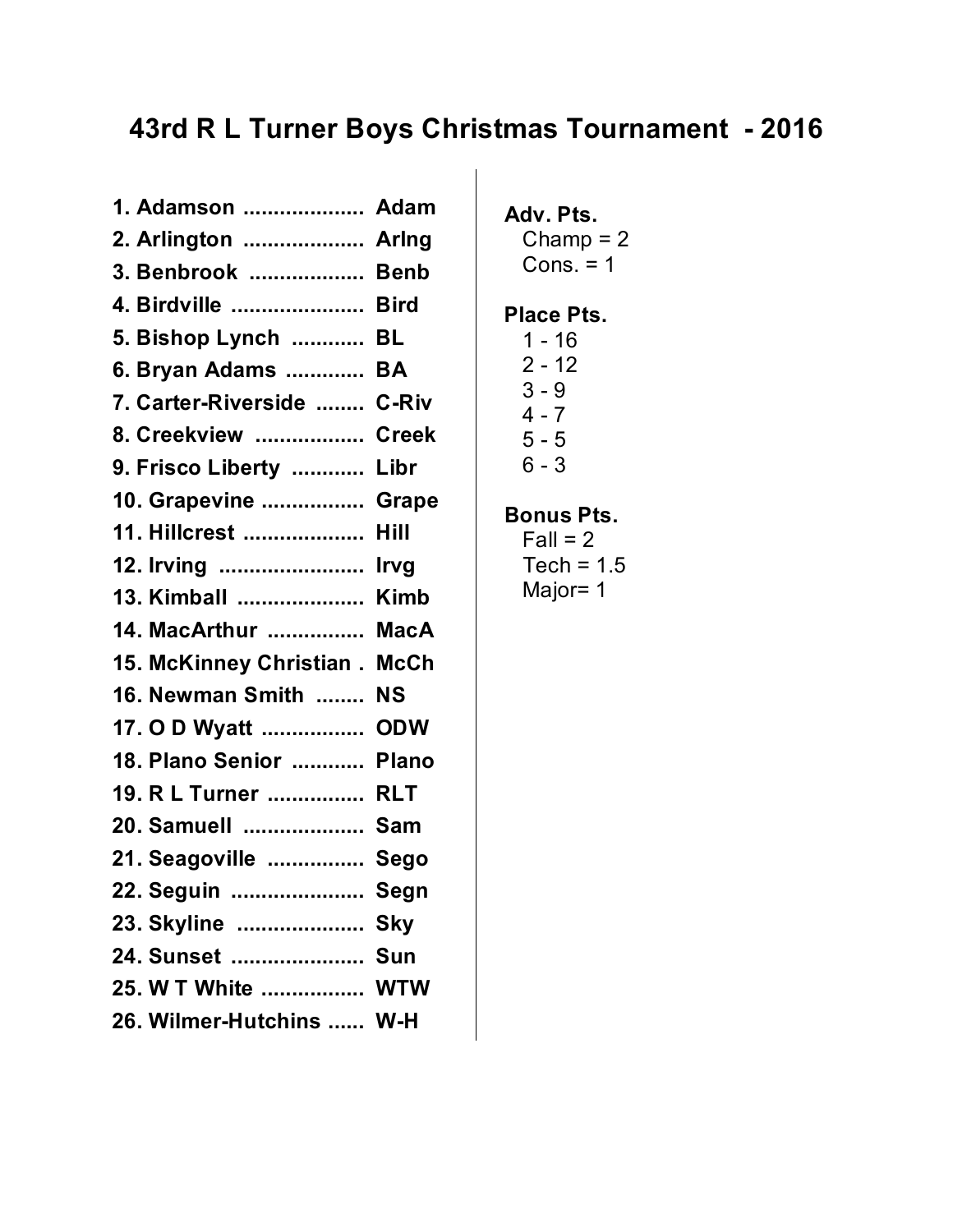## **43rd R L Turner Boys Christmas Tournament – 2016 FINAL TEAM STANDINGS**

| 1  Frisco Liberty  206.0     |
|------------------------------|
| 2  Plano Senior  201.0       |
| 3  Creekview  197.5          |
| 4  Arlington  137.5          |
| 5  Carter-Riverside  134.0   |
| R L Turner  134.0            |
| 7  Bishop Lynch 106.5        |
| 8 Skyline  103.0             |
| 9 Irving  98.0               |
| 10  McKinney Christian  90.0 |
| 11  MacArthur  74.0          |
| 12Newman Smith 54.0          |
| 13  O D Wyatt  42.0          |
| 14Samuell 39.0               |
| 15Kimball  37.0              |
| 16  Hillcrest  34.0          |
| 17  Birdville  34.0          |
| 18  Bryan Adams  25.0        |
| 19  Benbrook 24.0            |
| 20  Seguin  23.0             |
| 21  Seagoville       22.0    |
| 22  W T White  8.0           |
| 23  Adamson  7.0             |
| 24  Grapevine  3.0           |
| 25  Sunset  3.0              |
| 26  Wilmer-Hutchins  0.0     |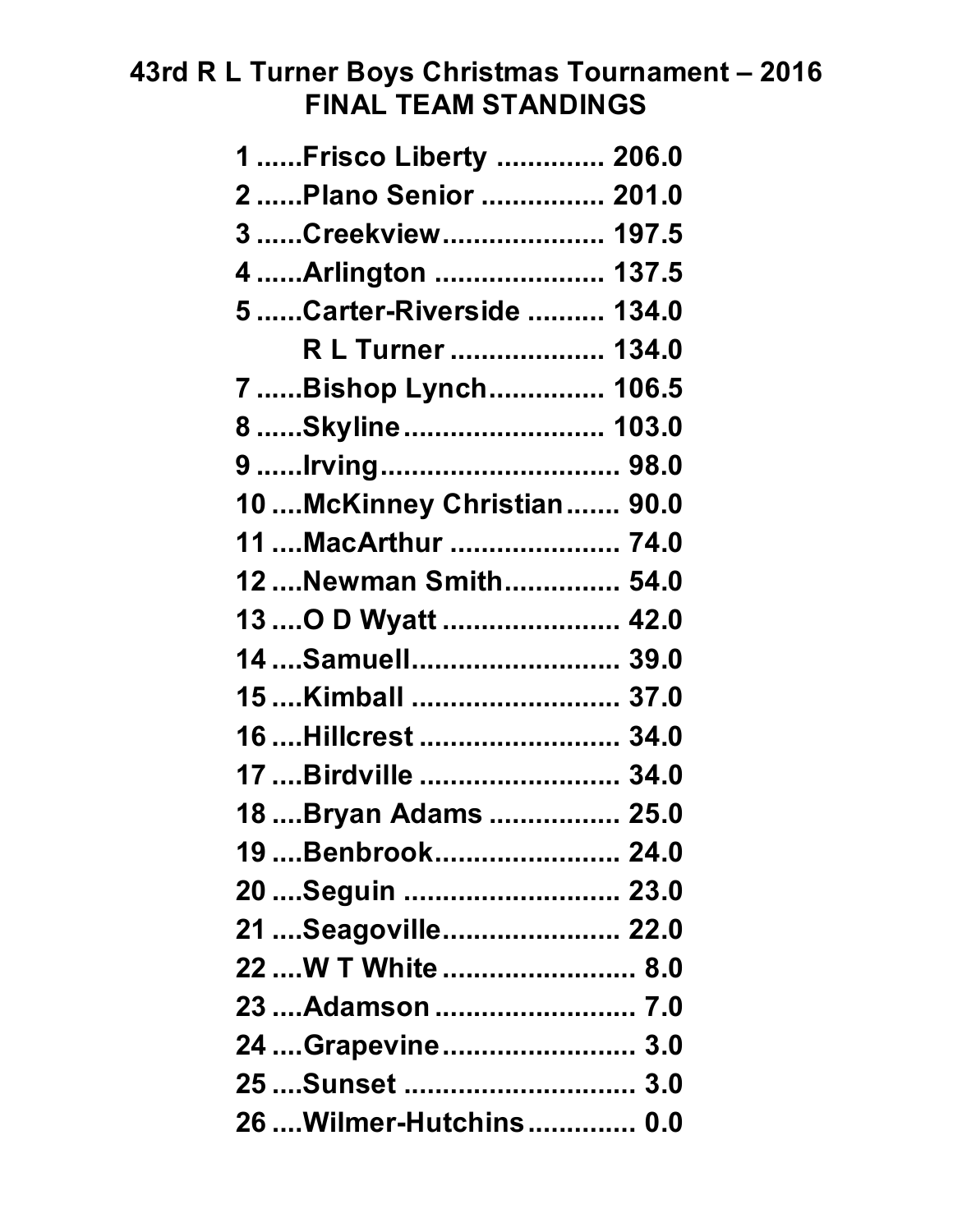| 43rd R L Turner Boys Christmas Tournament - 2016 |  |  |  |
|--------------------------------------------------|--|--|--|
|--------------------------------------------------|--|--|--|

|                                                                                     | 106 113 120  126  132 138  145  152 160  170  182  195 220  285 |  |  |  |  |  |  |
|-------------------------------------------------------------------------------------|-----------------------------------------------------------------|--|--|--|--|--|--|
|                                                                                     |                                                                 |  |  |  |  |  |  |
| Arlng 0 22 25.511  3 17 11 18 00  0 17 0                                            |                                                                 |  |  |  |  |  |  |
|                                                                                     |                                                                 |  |  |  |  |  |  |
|                                                                                     |                                                                 |  |  |  |  |  |  |
| BL 7 4 16.50  019.5 4 7 33 22 20.5 0 0                                              |                                                                 |  |  |  |  |  |  |
| BA ………0……… 0………0………0 ……. 0……… 0………0 ………7……. 14………0 ………0 ……. 0……… 4………0              |                                                                 |  |  |  |  |  |  |
| C-Riv 14 022 0  18 0 3 0 21  24  15  0 6  11                                        |                                                                 |  |  |  |  |  |  |
| Creek 21.5  17  13  25  17  3  22  20  11  22  4  4  18  0                          |                                                                 |  |  |  |  |  |  |
| Libr 14 28  3 10  17 25.5  6  29.5  20 0 7  27  12                                  |                                                                 |  |  |  |  |  |  |
|                                                                                     |                                                                 |  |  |  |  |  |  |
| Hill ………0……… 0………0 ………0 ……. 0……… 0………4 ………0……… 0………0 ………4 ……. 0……. 22…….4           |                                                                 |  |  |  |  |  |  |
|                                                                                     |                                                                 |  |  |  |  |  |  |
|                                                                                     |                                                                 |  |  |  |  |  |  |
| MacA 4 60 16  110 11 13 3 0  70 3                                                   |                                                                 |  |  |  |  |  |  |
|                                                                                     |                                                                 |  |  |  |  |  |  |
|                                                                                     |                                                                 |  |  |  |  |  |  |
|                                                                                     |                                                                 |  |  |  |  |  |  |
| Plano ……28…… 21…… 20 …… 20 …… 26……. 7 ……. 25 …… 13……. 0……… 6 ……. 15 …… 16……. 0……… 6 |                                                                 |  |  |  |  |  |  |
|                                                                                     |                                                                 |  |  |  |  |  |  |
|                                                                                     |                                                                 |  |  |  |  |  |  |
|                                                                                     |                                                                 |  |  |  |  |  |  |
|                                                                                     |                                                                 |  |  |  |  |  |  |
| Sky 0 11  7 0  20  16  2 3  4 3  19  4 7                                            |                                                                 |  |  |  |  |  |  |
|                                                                                     |                                                                 |  |  |  |  |  |  |
|                                                                                     |                                                                 |  |  |  |  |  |  |
|                                                                                     |                                                                 |  |  |  |  |  |  |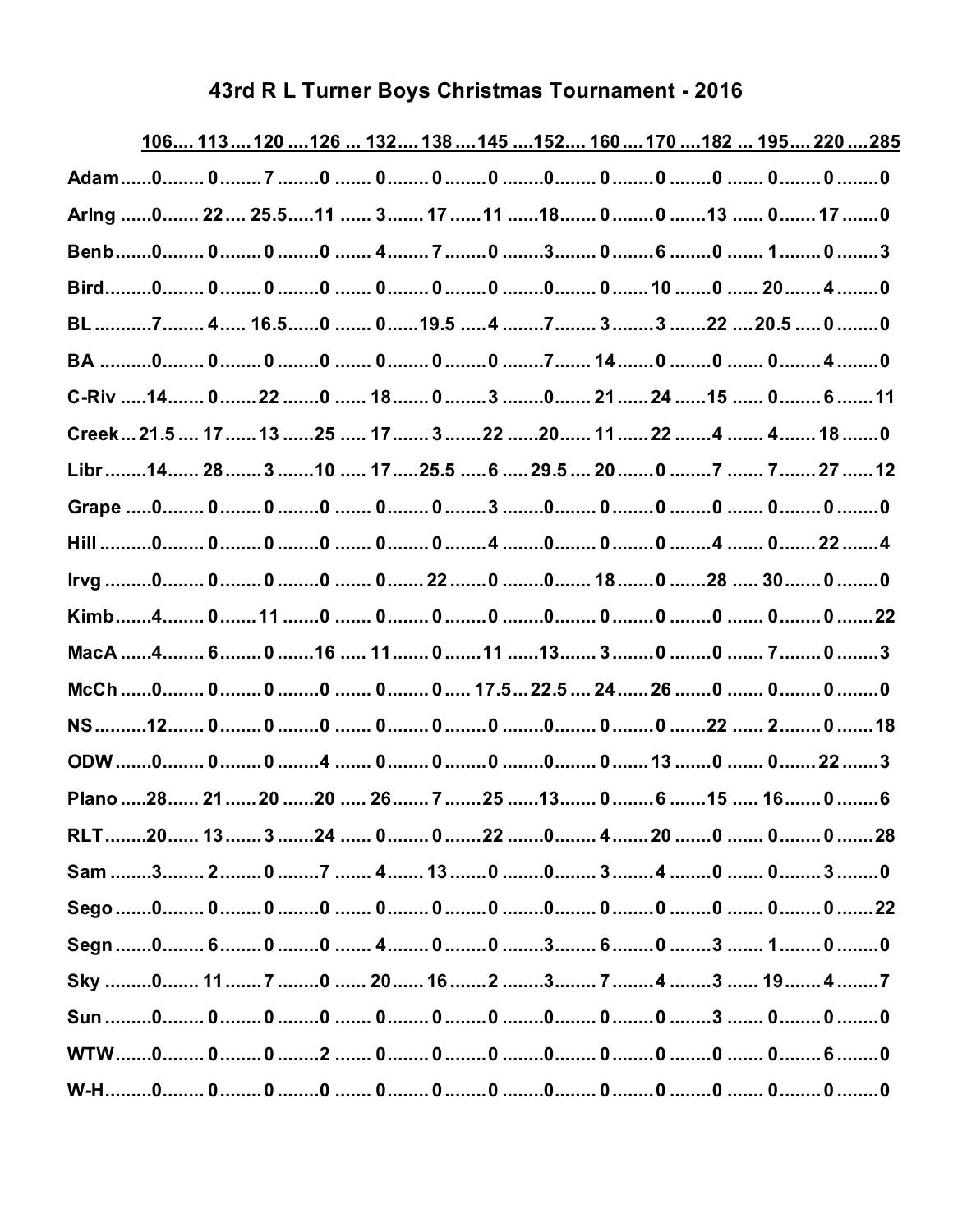| <u> Weight Class : 106</u>                                       |
|------------------------------------------------------------------|
| 1. Sam McCoy (Plano)  Pin 1:48                                   |
| 2. Dario Rivera (RLT)                                            |
| 3. Noah Eikenhorst (Creek)  Pin 1:45<br>4. Hunter Johnson (Libr) |
| 5. Justin Bunyavong (C-Riv) Pin 1:55                             |
| 6. Anthony Machorro (NS)                                         |
| <b>Weight Class: 113</b>                                         |
| 1. Broderick Green (Libr)  Pin 2:42                              |
| 2. Logan Vasquez (Arlng)                                         |
| 3. Allyn Green (Plano)  Pin 5:15                                 |
| 4. James Yarbo(Creek)                                            |
| 5. Abram Gonzalez (RLT) 12-10                                    |
| 6. Fidel Tinajero (Sky)                                          |
| <b>Weight Class:120</b>                                          |
| 1. Jose Zamora (Arlng) 5-2<br>2. Adrian Gonzales (C-Riv)         |
| 3. Tatsuro Iwase (Plano) 3-0                                     |
| 4. Isaiah Ayala (Creek)                                          |
| 5. Judd Pankey (BL) Forfeit - No Show                            |
| 6. Ronnie Patterson (Kimb)                                       |
| <u> Weight Class : 126</u>                                       |
| 1. Patrick Heidelberg (Creek) 14-3                               |
| 2. Esau Giron (RLT)                                              |
| 3. Justin Kirstein (Plano) Pin 5:23                              |
| 4. Deaon Bursey (MacA)                                           |
| 5. Preston Young (Arlng) 9-5<br>6. Sam Johnson (Libr)            |
|                                                                  |
| <u> Weight Class : 132</u><br>1. Austin Cooley (Plano)  10-2     |
| 2. Fasha Sethi (Sky)                                             |
| 3. Omar Zaragoza (C-Riv)  Pin 1:45                               |
| 4. Cody Shaffer (Creek)                                          |
| 5. Alvin Hayes (Libr)  Pin 0:17                                  |
| 6. Ben Wickham (MacA)                                            |
| <b>Weight Class:138</b>                                          |
| 1. Jon Green (Libr) 5-2                                          |
| 2. Emanuel Ventura (Irvg)                                        |
| 3. Max Mills (BL) Pin 1:24<br>4. Gavin Lewis (Arlng)             |
| 5. Julio Melendez (Sky)  19-5                                    |
| 6. Noe Delgado (Sam)                                             |
| <u> Weight Class : 145</u>                                       |
| 1. Dominic Ramos (Plano)  7-4                                    |
| 2. Caleb Flores (Creek)                                          |
| 3. Cesar Villanueva (RLT)  Pin 4:30                              |
| 4. Caleb Doyle (McCh)                                            |
|                                                                  |
| 6. Ethan Scroggins (Arlng)                                       |

| Weight Class: 152                                               |
|-----------------------------------------------------------------|
| 1. Jordan Robison (Libr) Pin 2:49                               |
| 2. Rex Collins (McCh)                                           |
| 3. Matthew Shuh (Creek) 19-13                                   |
| 4. Nathan Chappa (Arlng)                                        |
| 5. Antonio Palomarez (MacA)  5-4                                |
| 6. Carson Tauch (Plano)                                         |
| <b>Weight Class: 160</b>                                        |
| 1. Luke Harrell (McCh)  3-2                                     |
| 2. Erik Pacheco (C-Riv)                                         |
| 3. Nick Donnellon (Libr)  7-2                                   |
| 4. Wesley Taylor-Vincent (Irvg)                                 |
| 5. Jesus Ayala (BA)  Pin 3:39                                   |
| 6. Rishard Woodley (Creek)                                      |
| Weight Class: 170                                               |
| 1. Jackson Brock (McCh)  4-0                                    |
| 2. Raul Mier (C-Riv)                                            |
| 3. Edgar Herrera (Creek)  Pin 2:54                              |
| 4. Aaron Garcia (RLT)                                           |
| 5. Dre'Shone Asky (ODW)  Pin 0:53                               |
| 6. Caleb Pace (Bird)                                            |
|                                                                 |
| Weight Class: 182                                               |
| 1. Juan Montenegro (Irvg)  7-5<br>2. Michael Metry (BL)         |
|                                                                 |
| 3. Christopher Conway (NS)  Pin 5:22                            |
| 4. Asaniti Armendariz (C-Riv)                                   |
| 5. J'arveion Owens (Plano) 6-1                                  |
| 6. Brandon Chapin (Arlng)                                       |
| <b>Weight Class: 195</b><br>1. Guillermo Lopez (Irvg)  Pin 3:41 |
| 2. Colton Brandt (Bird)                                         |
| 3. Charlie Stalder (BL) 15-0                                    |
| 4. Eli Zuniga (Sky)                                             |
| 5. Kaiki Nelson (Plano) Forfeit - No Show                       |
|                                                                 |
|                                                                 |
| <b>Weight Class: 220</b>                                        |
| 1. Blaine Rowe (Libr)  8-6                                      |
| 2. Miguel Porter (Hill)                                         |
| 3. Dewayne Jennings (ODW) Pin 2:05                              |
| 4. Dagan Myers (Creek)                                          |
| 5. Joey Felts (Arlng) Pin 2:18                                  |
| 6. Gordon Smith (Libr)                                          |
| <b>Weight Class: 285</b>                                        |
| 1. Matthew Thorp (RLT)  3-1                                     |
| 2. Qua'Darius Capdville (Kimb)                                  |
| 3. Angel Baltazar (Sego) Pin 3:48                               |
| 4. Jonathan Johnson (NS)                                        |
| 5. Tyler Hogg (Libr) 10-5                                       |

6. Joaquin Martinez (C-Riv)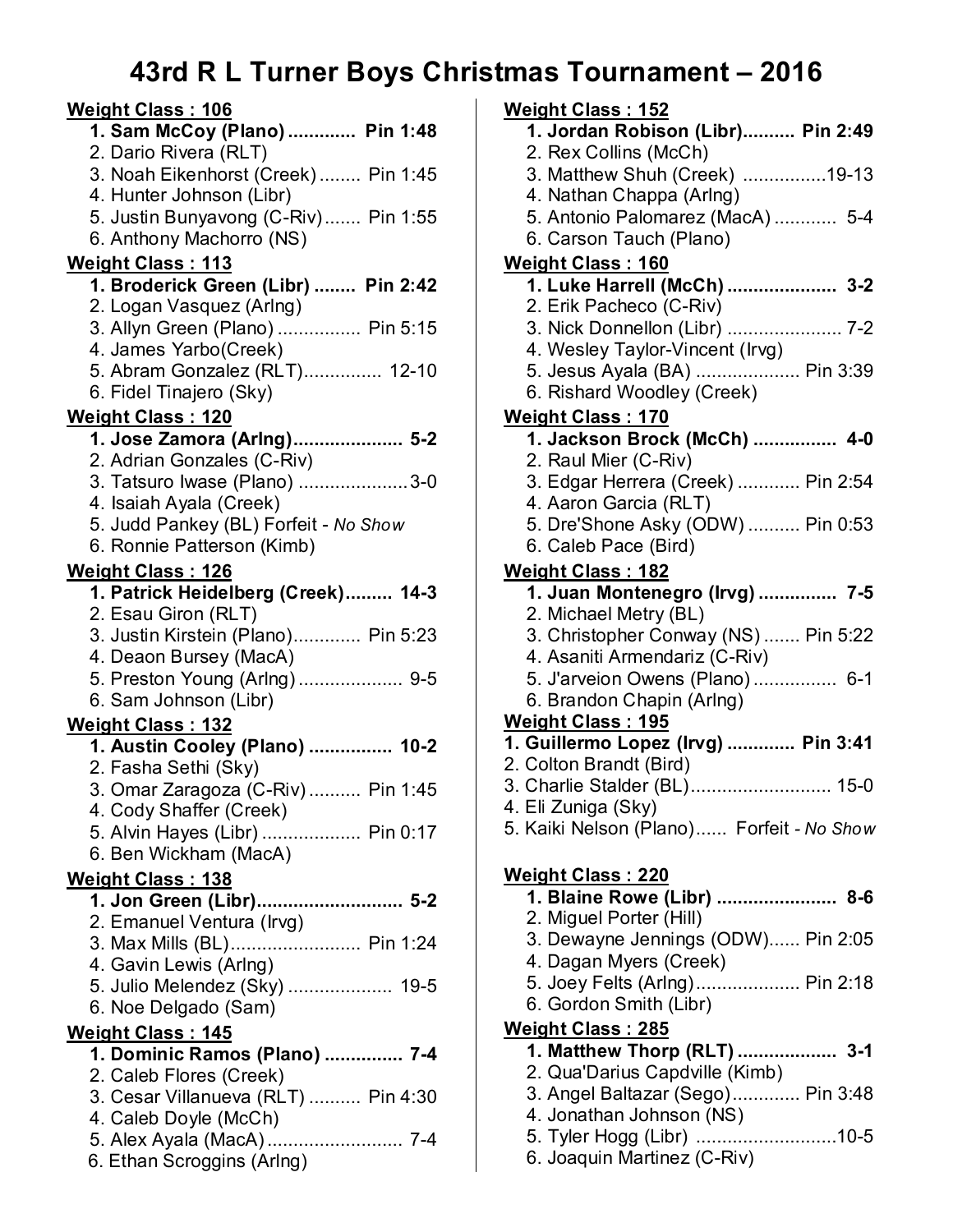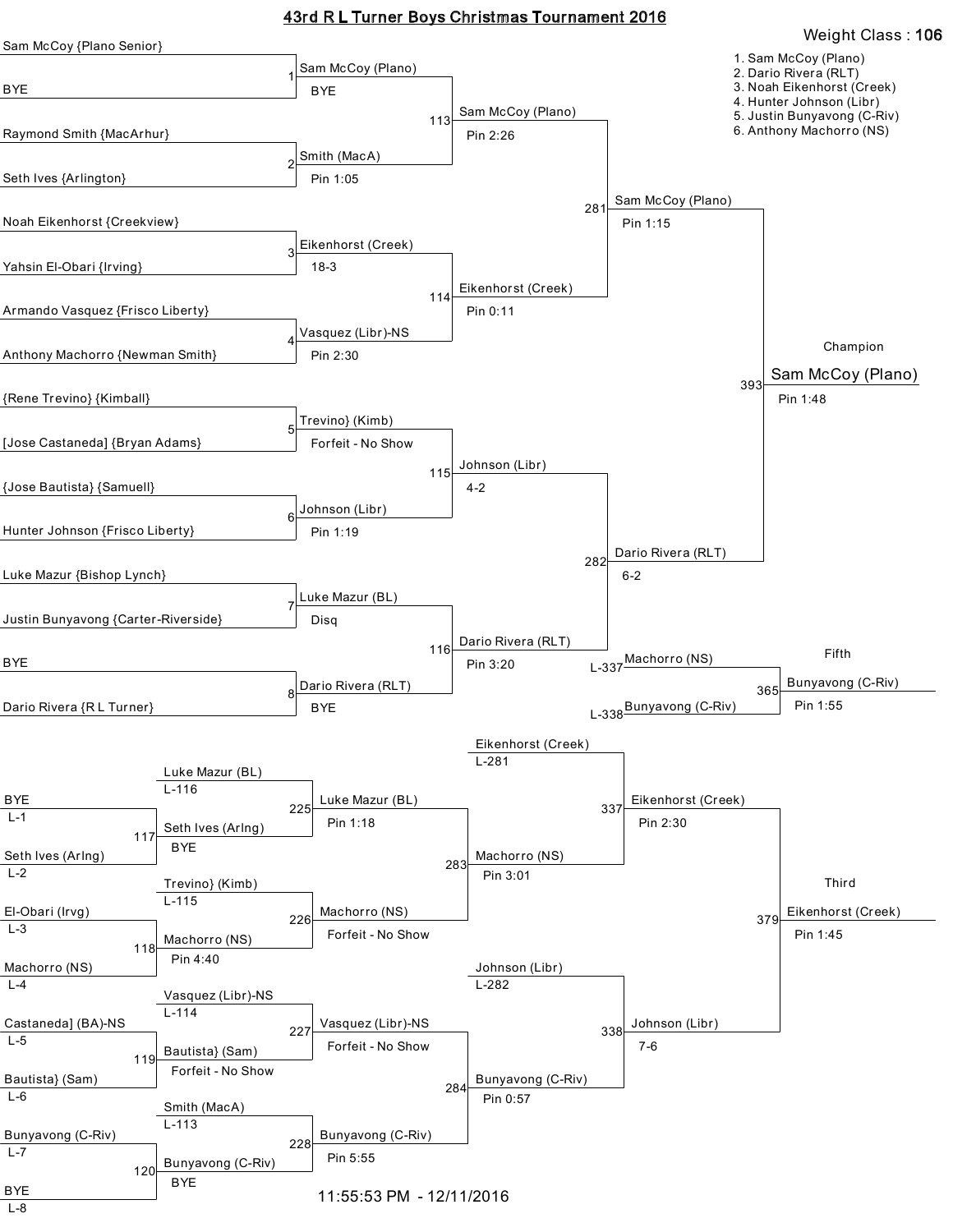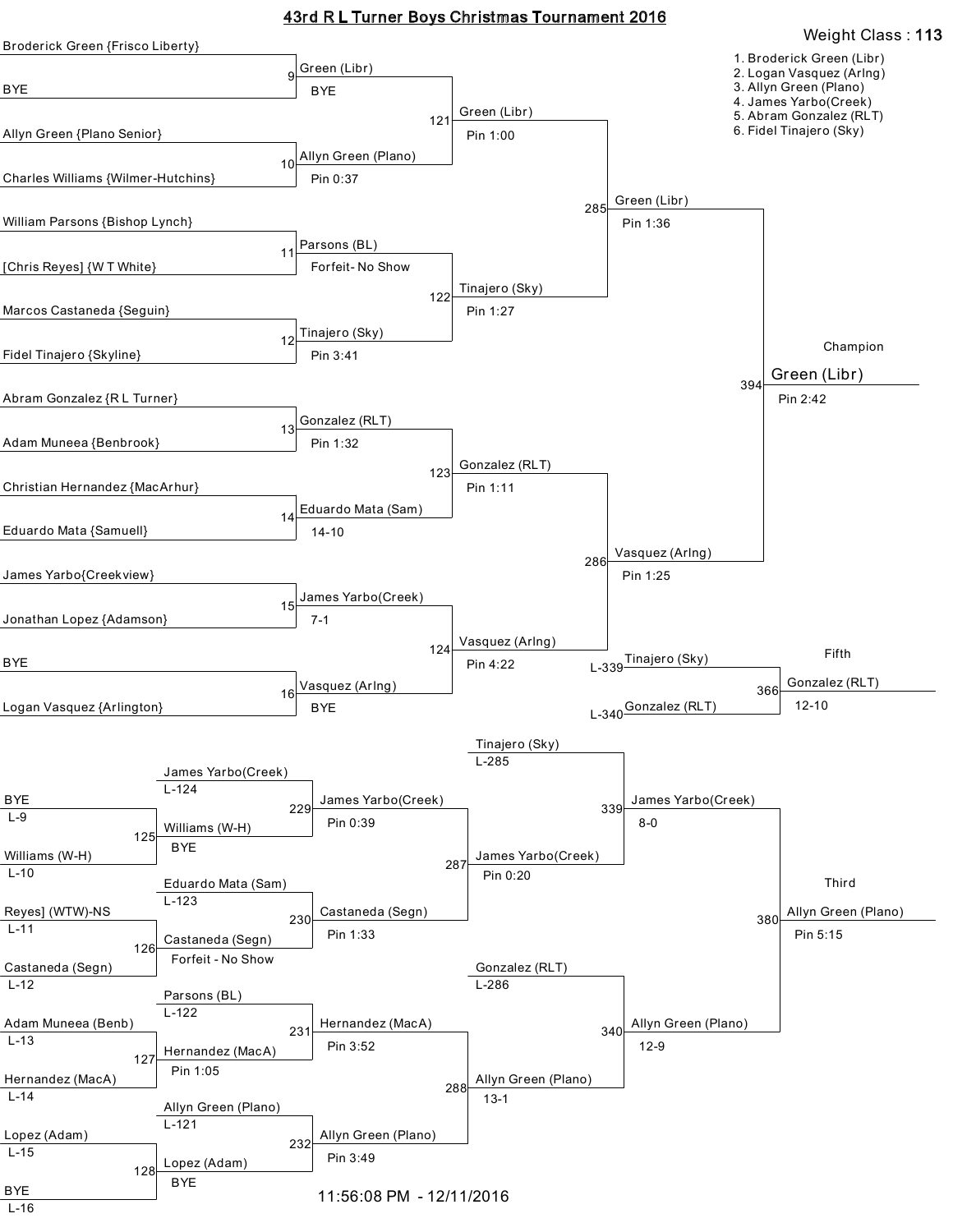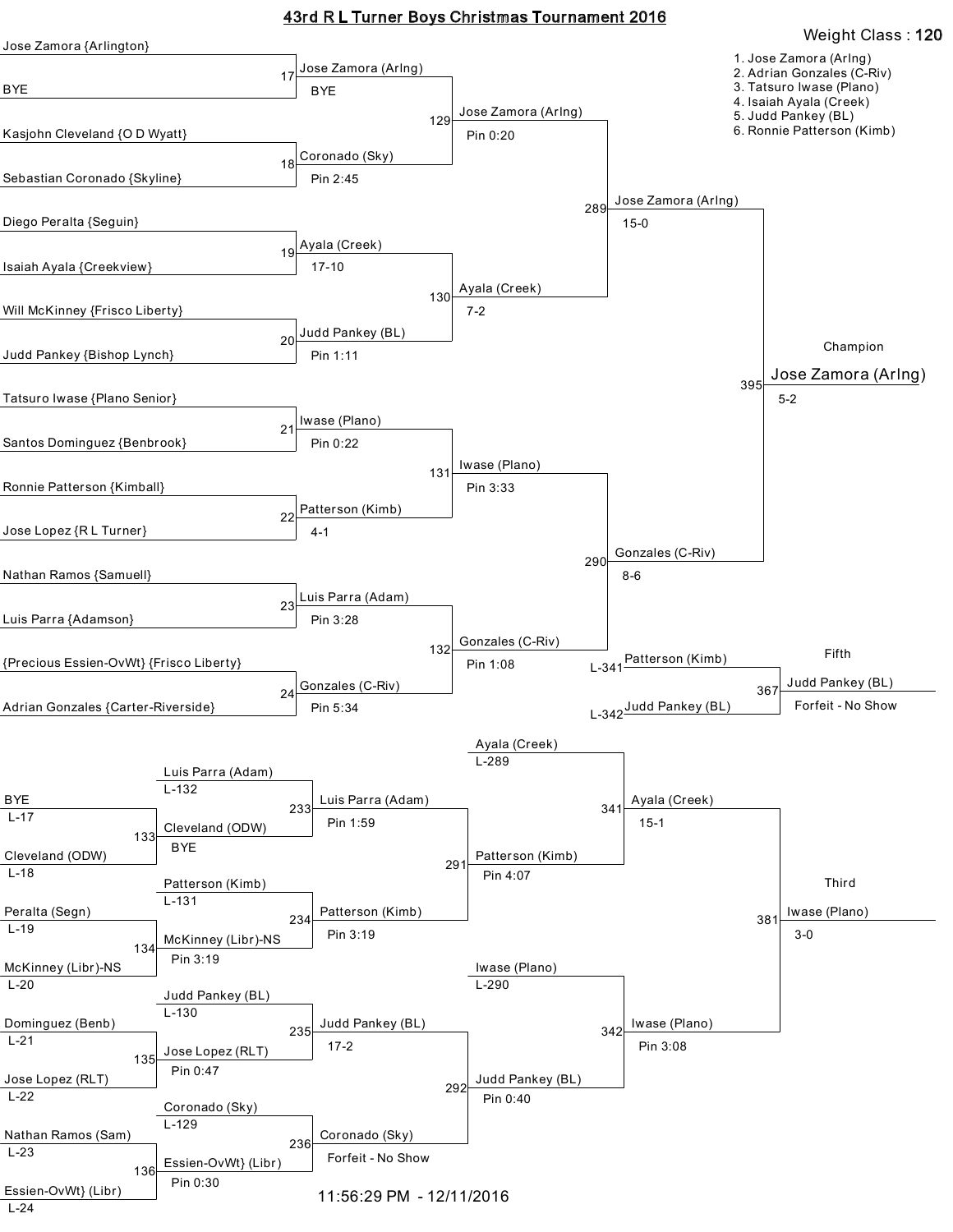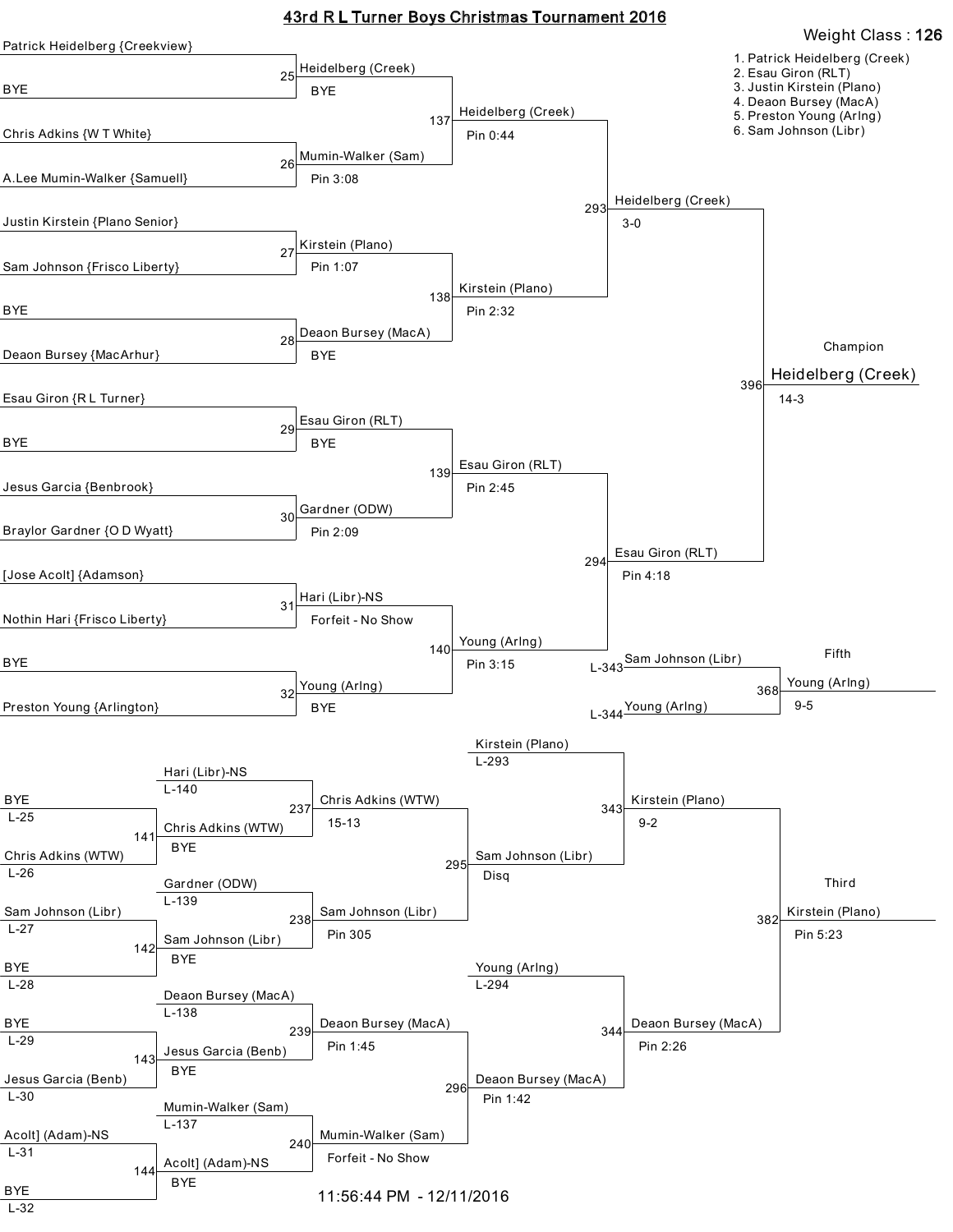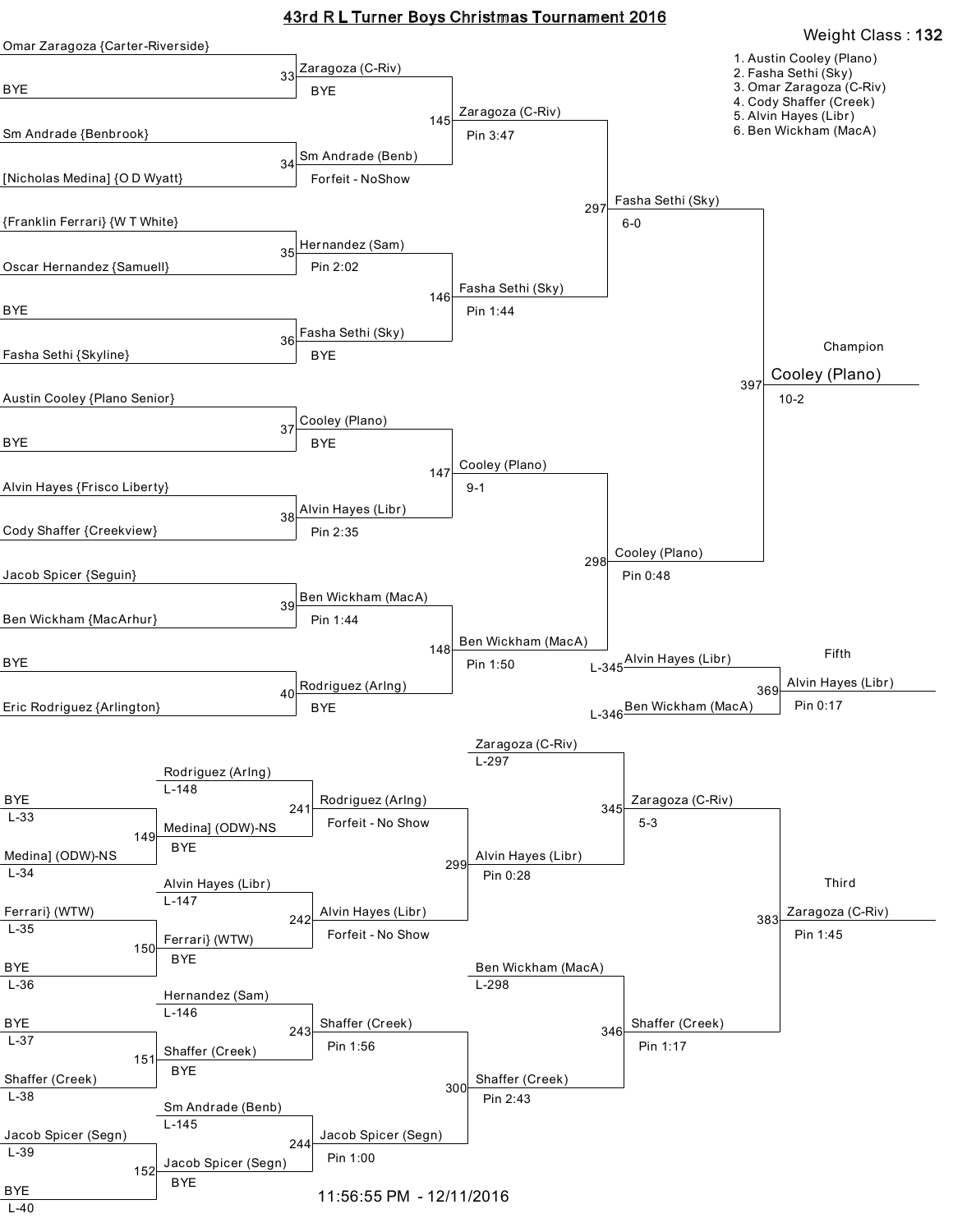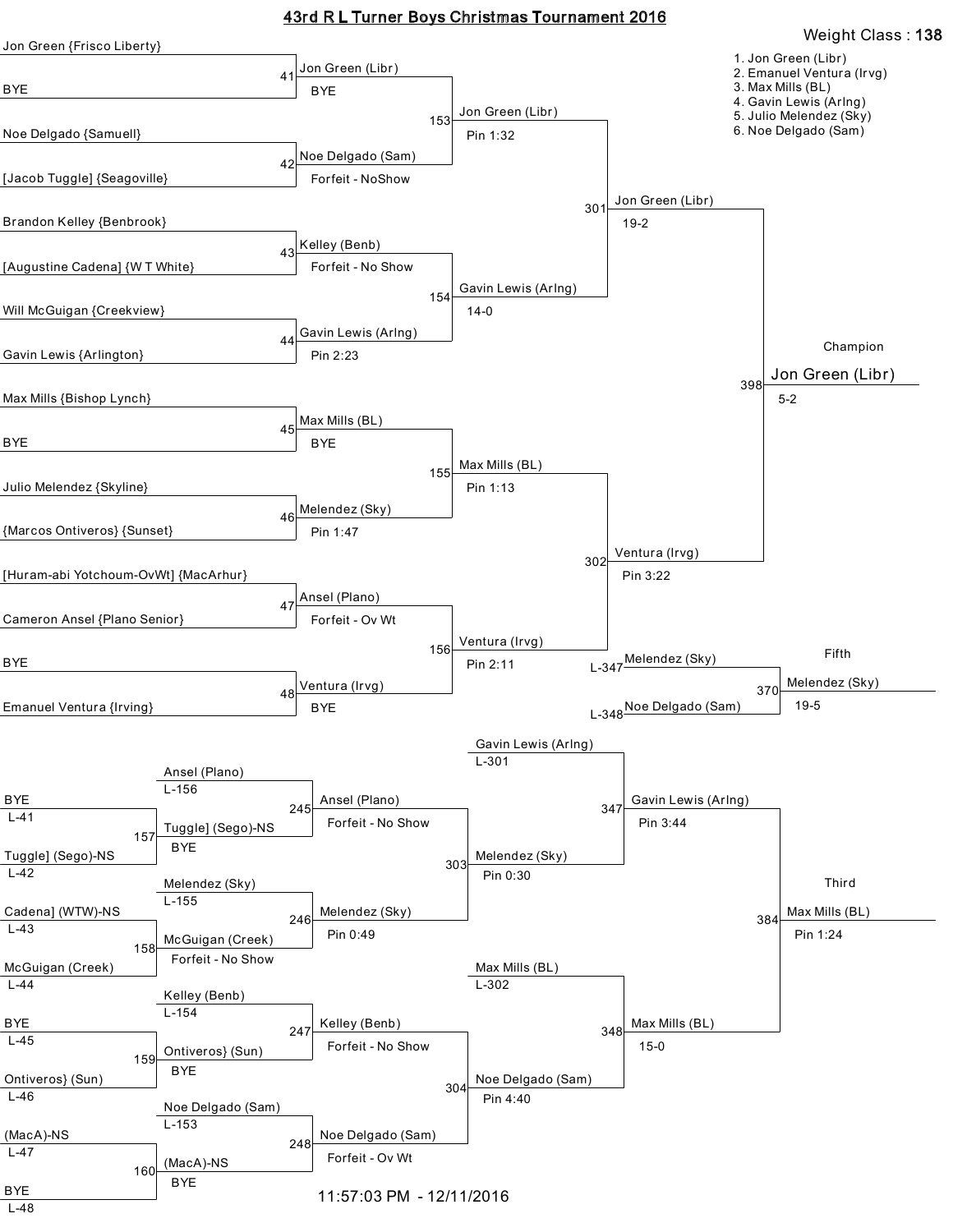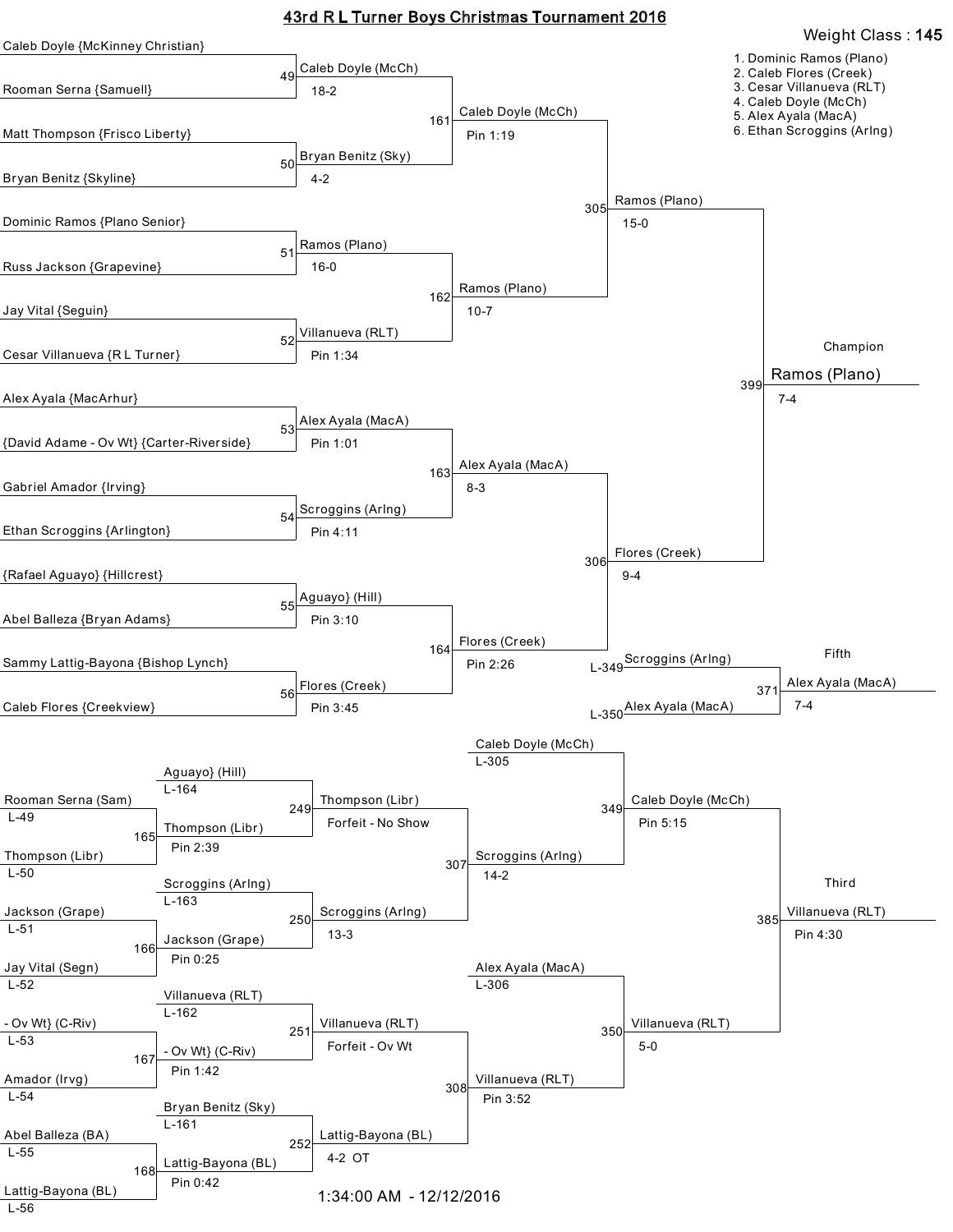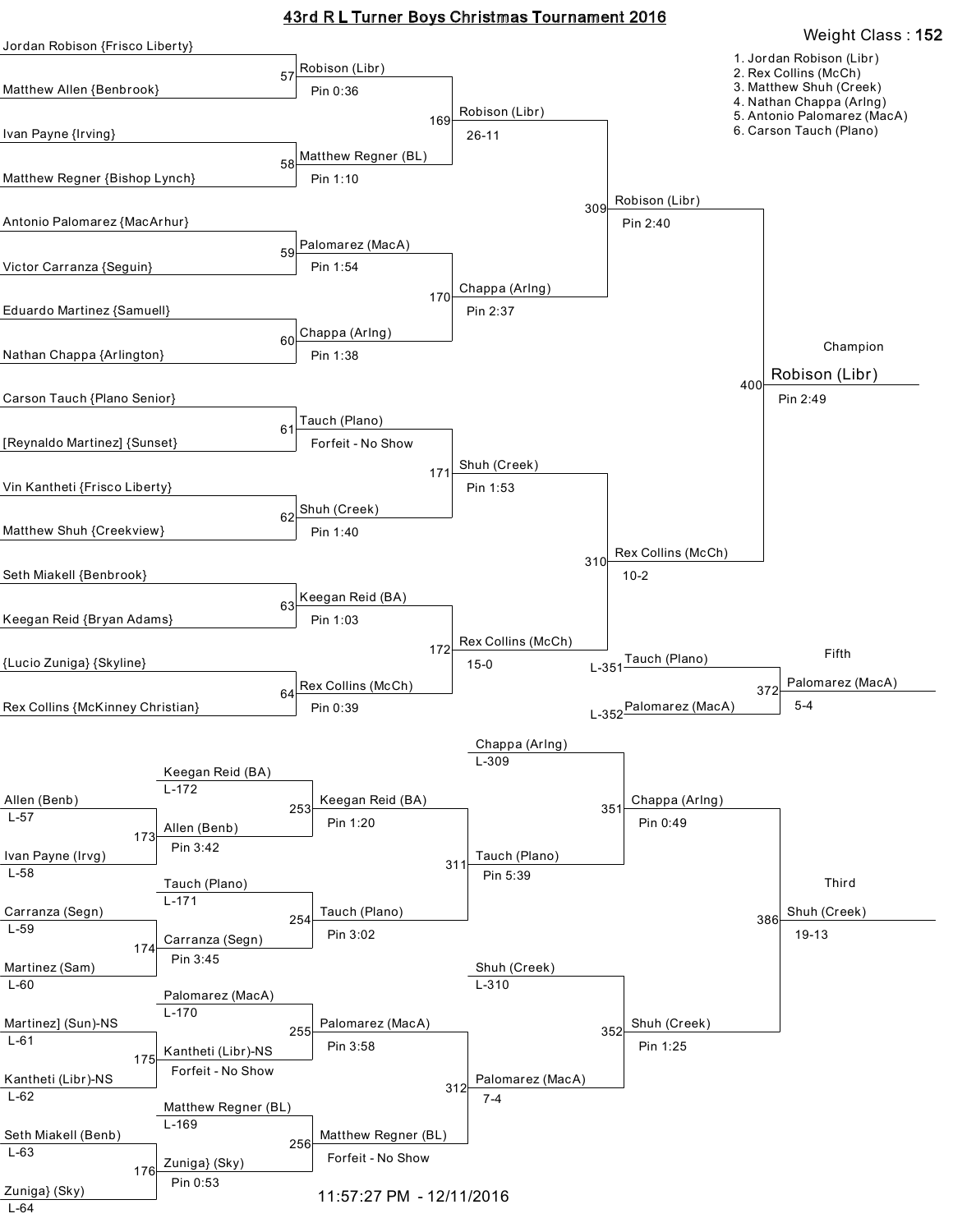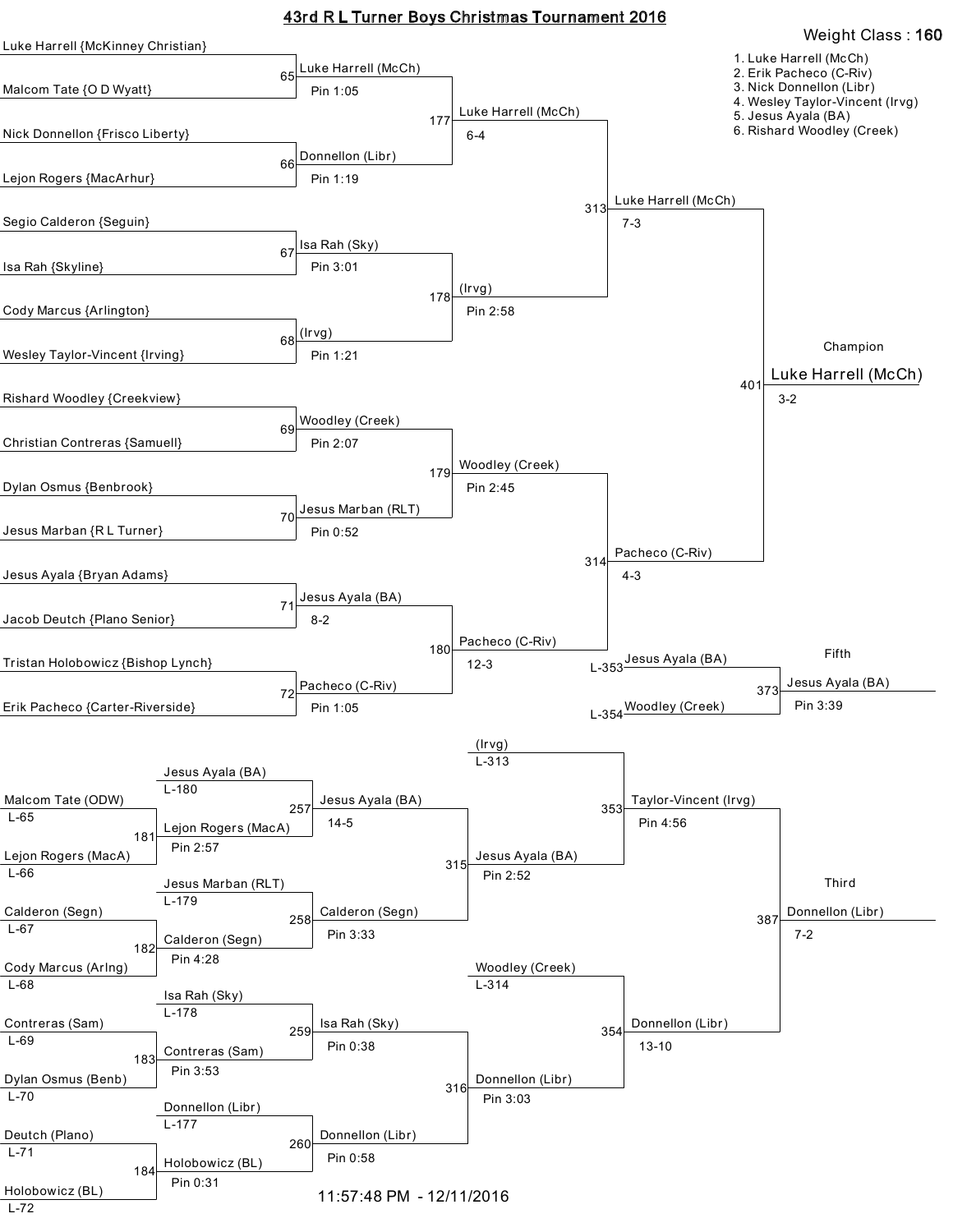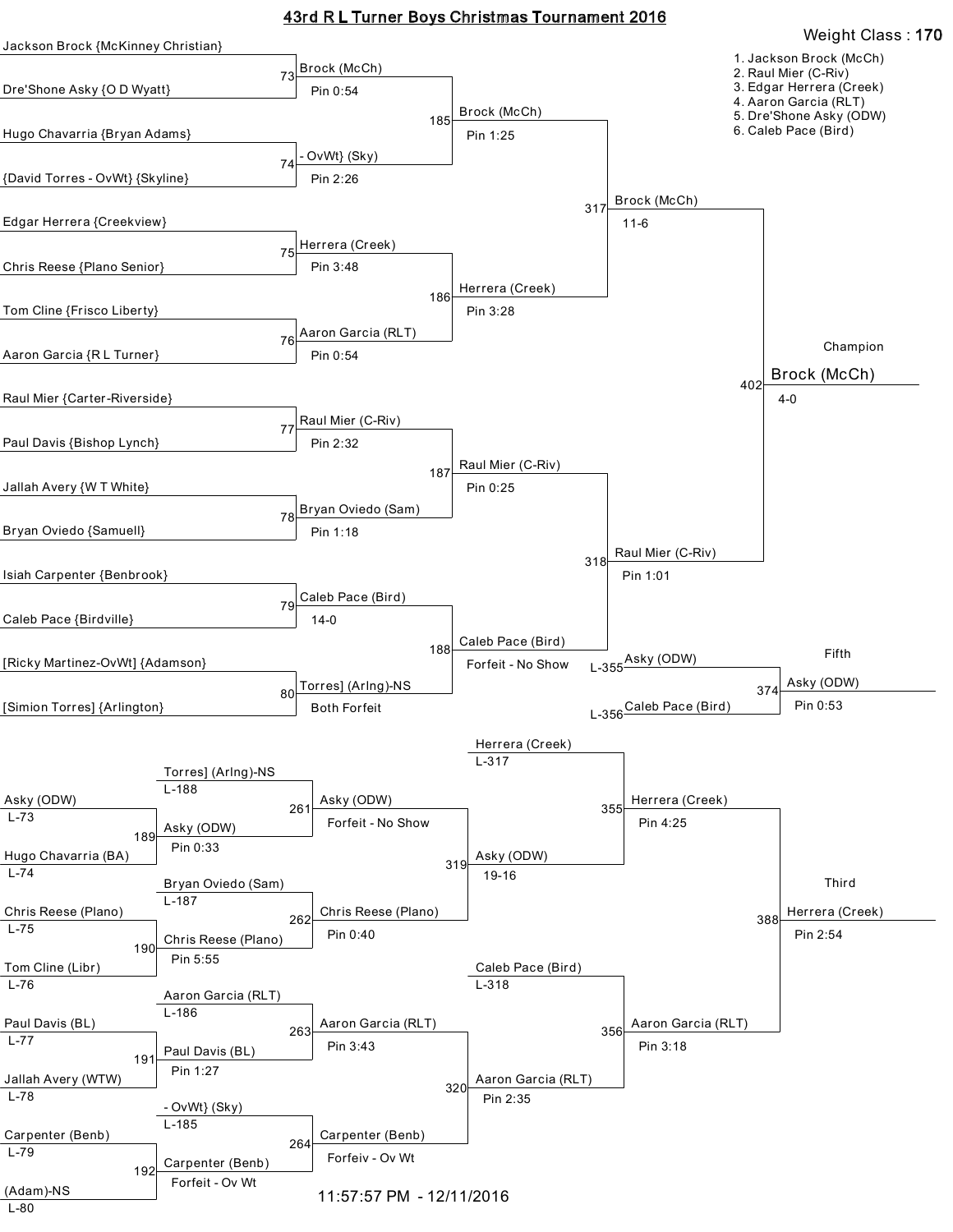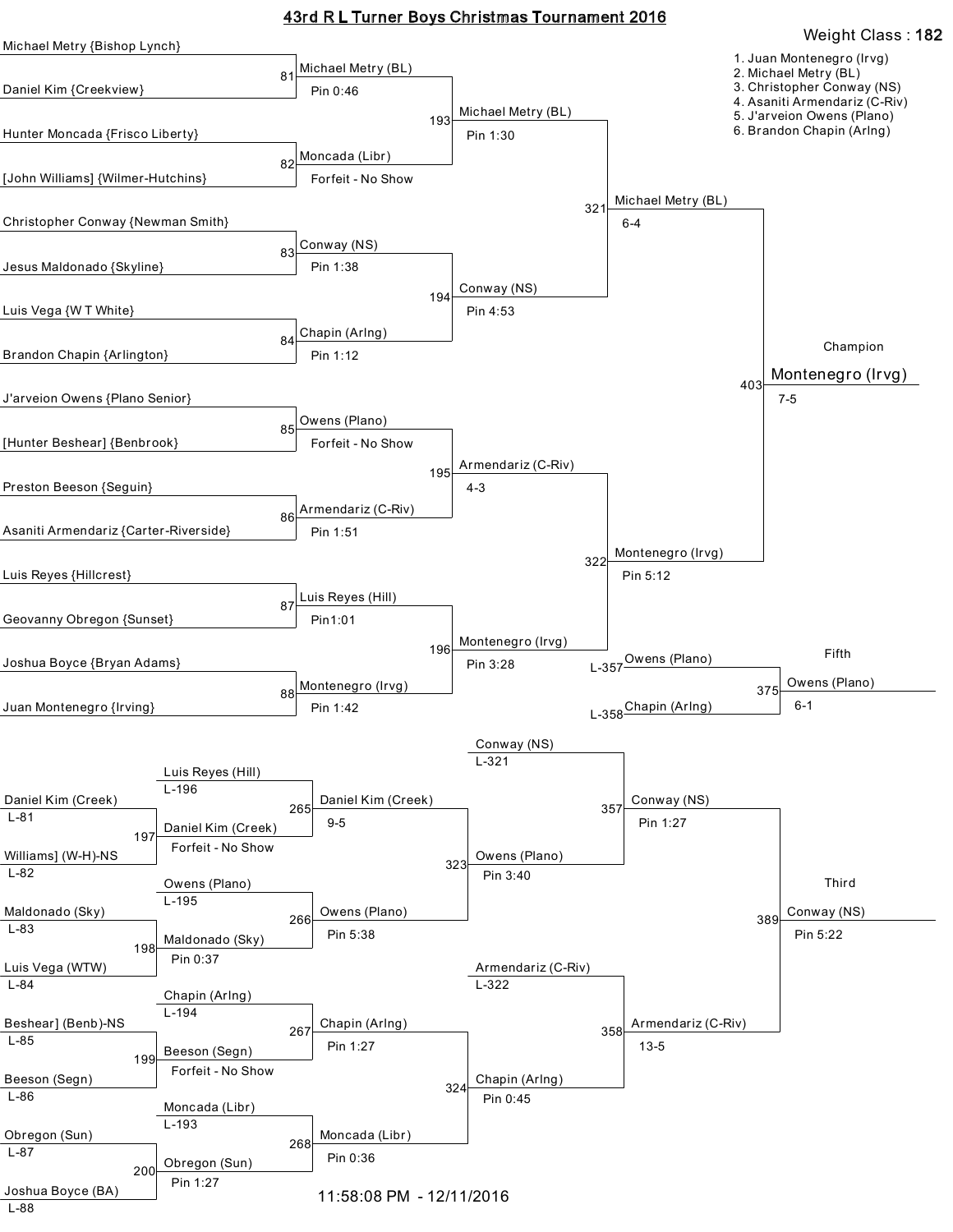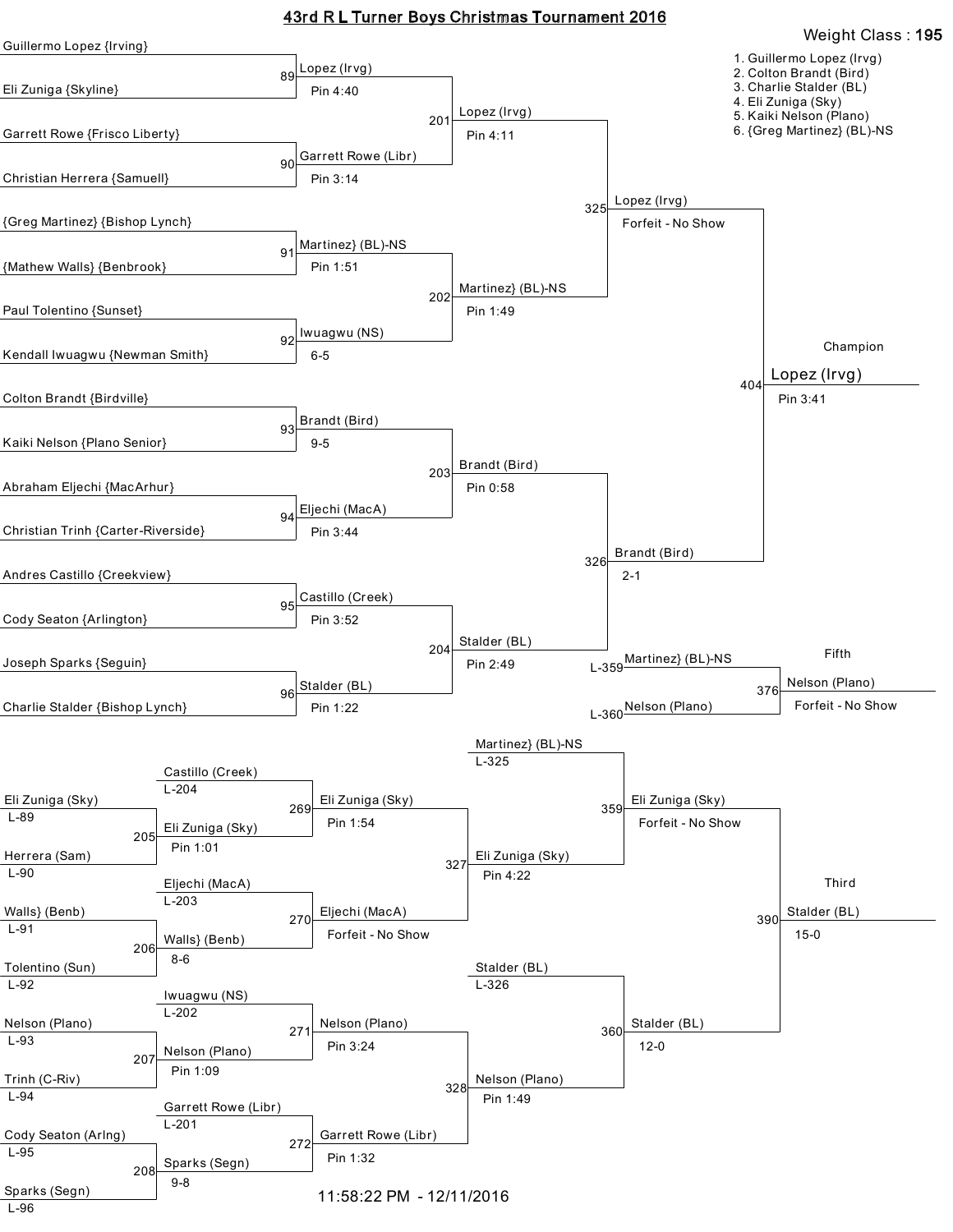